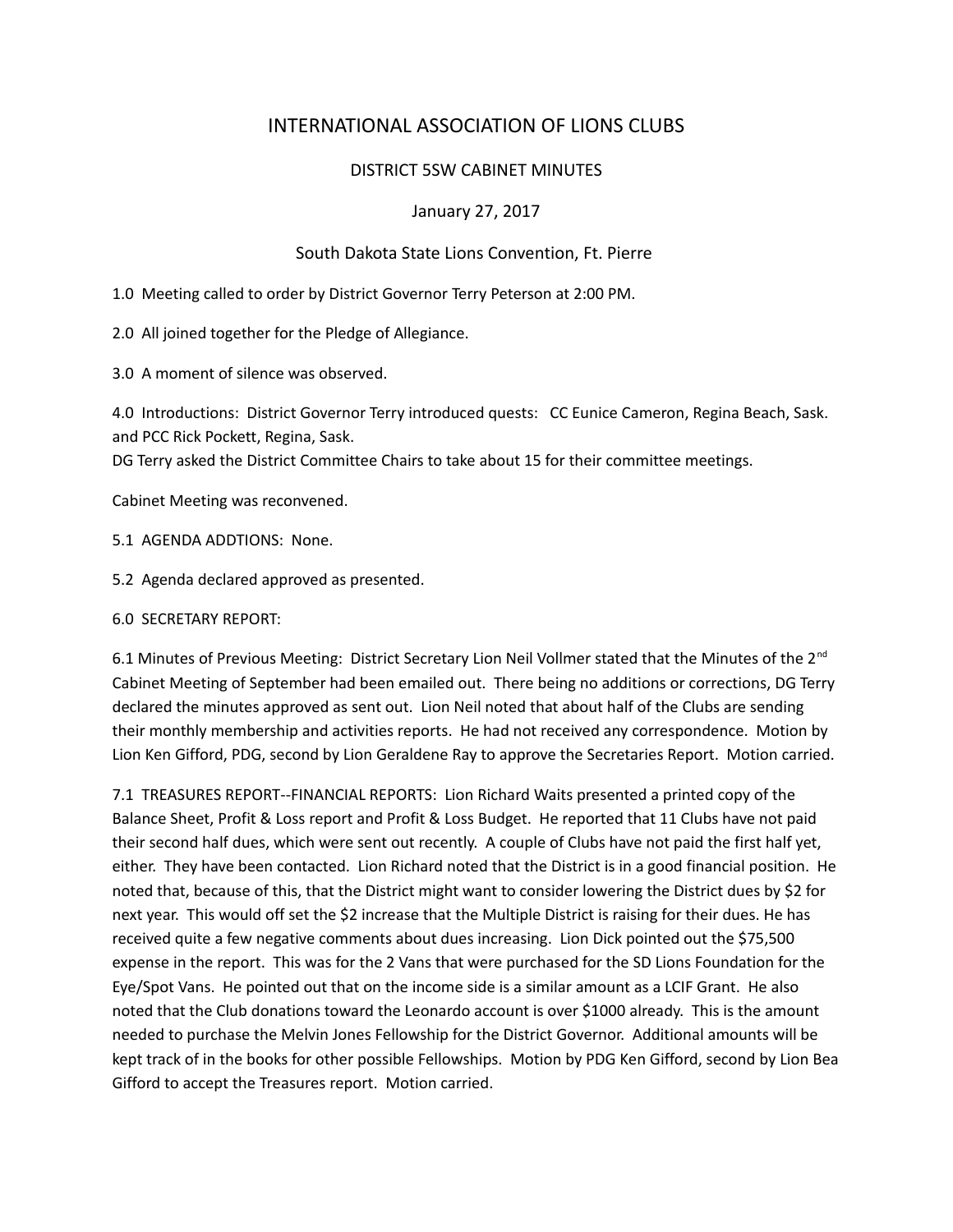8.1 DISTRICT GOVERNOR REPORT: DG Terry started by noting that this has been a really good year for him. He has met so many new great Lions. He reported that the Fall Rally was very successful---a great turn out, great programs and was hosted by the Clubs of Zone #6. That was special. He thanked Lion Jan Endes and her committee for the great work. Tail Twisting and Auction income was split between the SD Lions Foundation, Dakota Lions Sight & Health and Leader Dog. Over \$250 was raised. DG Terry reported that he has visited 33 of the 34 District Clubs. Last Club is the SD School of Mines Campus Club. His timing with them just hasn't worked out, yet. He reported that all of the District Clubs are very active in their own communities, which was very rewarding to see and hear about. He also has utilized the concept of a District Governor Team for managing the District. This includes the Officers and advisors to look at problem areas and talk about solutions. This takes some of the pressure off of just the Governor, he has others to talk to for suggestions. He recommends it for future Governors. He noted that the District membership is just about holding its own, down maybe only 4 from a year ago. In regards to this years State Convention, he Thanked Geraldene and Gary and the Committee for all of their work and efforts.

### 9.0 CABINET COMMITTEE REPORTS

9.1 ADMINISTRATIVE COMMITTEE---DGE Tim Brown gave the summary of Committee reports as follows:

INFORMATION TECHNOLOGY--- PDG Lion Ted Pukas submitted a written report in which he encouraged Members and Clubs to utilize the website to show other Clubs what they are doing. In addition, it is a link to many other major Lions related web sites. He stated that a web site is a great recruiting tool.

GLOBAL LEADERSHIP---PID John Daum has contacted the Zone Chairpersons offering to attend Zone meetings to talk about Leadership Growth Opportunities within Lions. He will be attending the Zone 4 meeting shortly.

GLOBAL MEMBERSHIP---PCC Ken Wetz reported that 14 of our 34 District Clubs have added at least one new member this year. He noted that only 27% of our members are female, so there is lots of room to grow in that area.

### CENTERNNIAL CHAIR REPORT---PCC Ken Wetz reported

LCIF DEVELOPMENT---PDG Doug Scheller will be a presenter on Saturday and will give information of the Lions Foundation. In addition, he has visited several Clubs in the Hills area and will be visiting others to bring information directly to them. He is requesting that Clubs consider naming one of their members as a Melvin Jones Fellow.

DISTRICT ADMINISTRATOR---PDG Gary Johnson works with those Clubs who are not utilizing the Lions International web site to do their Club Membership and Activity Reports. He has been persistent enough to find a Department person who is very helpful in working with him to get reports finished. Lion Gary still works directly with the Club Secretaries to get them to do the reports. He has at least one Club doing web reporting that had not done so before.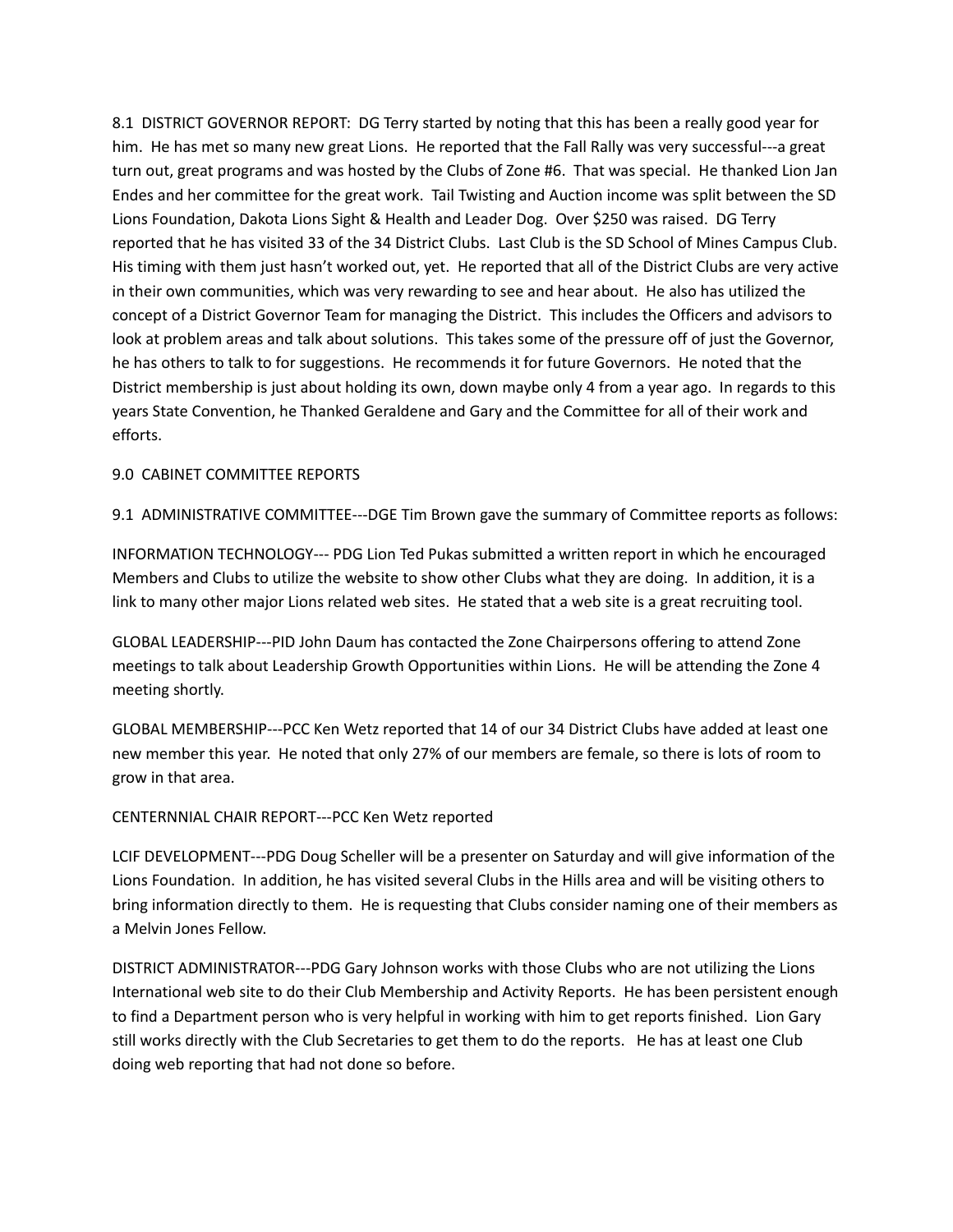9.2 SERVICE COMMITTEE---1<sup>st</sup> VDGE Bea Gifford reported summaries as follows:

 PUBLIC RELATIONS/NEWSLETTER—Lion Bea stated that DG Terry Peterson is doing a great job again this year on the Newsletter.

SPEECH, HEARING, SIGHT & VISION—PDG Lion Ken Gifford reported that Eye Screenings are on-going with the use of the SPOT machine. He also noted that the new Foundation Office in Rapid City is open and that a new employee, Pinky Horner, is on staff.

ENVIRONMENTAL—Chair Lion Ken Miller reported that the tour that he lined up to Black Thunder Coal Mine last October was well received. 13 Lions from 4 area Clubs attended the trip. They observed actual mining of the 80 foot thick seams of coal. Viewing reclaimed land was very impressive with the amount of grass that is growing there now. Lion Ken is planning a tour of a Power Station this October.

LEO CLUBS & LIONS OPPORTUNITY FOR YOUTH—Lion Nathan Chicoine is working with the Saint Thomas More High School to organize a Leo Club there. Plan is to work thru the Schools Honor Society. Rushmore Lions Club have volunteered to be the Sponsoring Club.

LEADER DOG—Lion Donna Wetz reported that 10 Clubs from SW have made a contribution for operation and maintenance of Leader Dog. These have amounted to \$3046.80. For the Kennel Redesign Campaign, 3 Clubs have made their annual pledge payment. Lion Donna has sent an email letter to all Clubs to update them on the Districts donations and asking those who have not donated, to consider doing so. She is also willing to do Club visits to talk about Leader Dog.

Lion Bea thanked all of the Committee Chairs for their participation.

9.3 REGION CHAIR---No Zone Chairs report.

### 10.0 OLD BUSINESS

Transportation to International Convention---DGE Tim Brown reported that there is not sufficient interest in chartering a bus from Western South Dakota to justify doing so.

### 11.0 NEW BUSINESS:

## 11.1 Guiding Lion Training:

District Governor Terry presented the idea of paying expenses of Zone Chairs to attend the upcoming Guiding Lion Training program. It will be held in Sturgis on March 16<sup>th</sup>. This will be part of the New Club Chartering program for Whitewood. He felt that the District could afford it and that introducing the Zone Chairs to this whole program could be beneficial to the District. Motion by Pcc Ken Wetz, second by DGE Tim Brown to pay mileage and room expenses for any and all Zone Chairs who are able and willing to attend. Motion carried.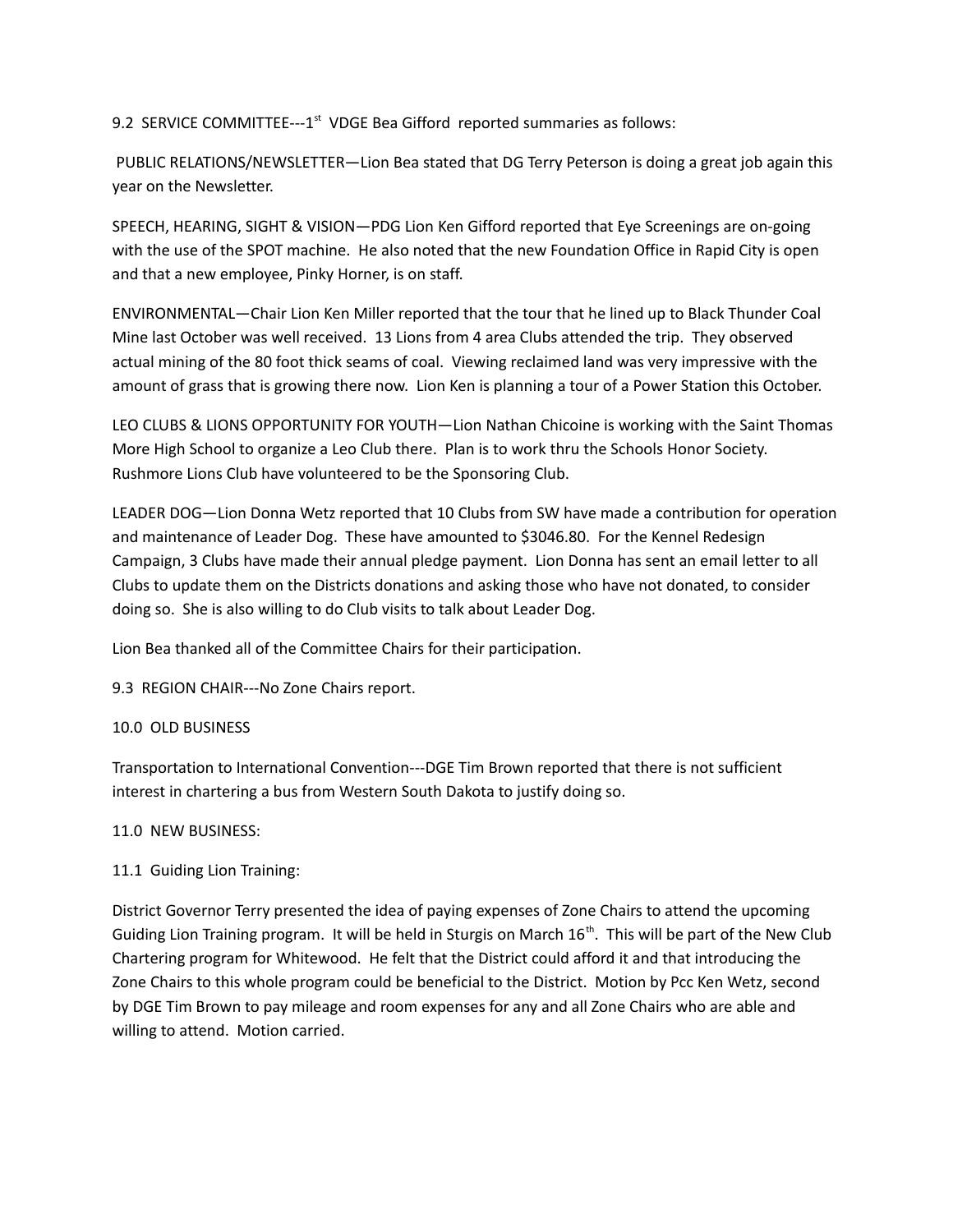### 11.2 Scam attempt:

PDG Neil Vollmer talked about the recent attempted scam on their Club. He detailed how it happened. The Club Treasure and he realized that something was fishy. He contacted the Attorney Generals Office, who was interested in any other scam attempts that other Lions Club may receive. 10 Clubs have notified Lion Neil of similar attempts on their Club this month also.

### 11.3 Lions Legislative Day:

The SD Lions Foundation is hosting a Legislative Lions Day at the SD State Capitol on February 15<sup>th</sup>. The Foundation has a program put together and SD Lions Club Members are welcome to join them for the day.

## 11.4 2017 Fall Rally:

Newell Lions Club President Lion Linda Vollmer announced the dates: Sept 22-23, 2017. Convention Hotel is the Holiday Inn Express in Sturgis. Convention Room rates are available. Friday Cabinet Meeting will be held there. Friday night fun event will be at the Express also. Saturday events will be in Newell. Further details will be sent to all Clubs in the future.

1<sup>st</sup> VDE Bea Gifford announced that the 2018 Fall Rally will be held in Hill City and sponsored by Zone 4 Clubs. Lion Bea also announced that the Spearfish Lions Club have agreed to host the 2019 State Lions Convention.

### 11.5 S. D. Lions Foundation Report:

PID John Daum, Foundation Board President gave an update on the Foundation. His report included that the 2 Vision vans will be delivered in September. The Foundation has been contacted by Lions International and LCI is interested in using our Foundation Vans as a model for other States, Districts and Clubs. He announced that Lions International has approached the SD Foundation about the Lions Statue that we own. LI is interested in acquiring it. Details will be given at the District Business Meeting on Saturday.

## 11.6 Dakota Lions Sight & Health report:

Lion Colin Keeler, Board President gave a brief report. Club donations are down for this quarter, so he encouraged Clubs to consider making a donation. The Fargo unit is picking up steam. Further info will be presented on Saturday at the District Business meeting.

#### 11.7 Future Dates: